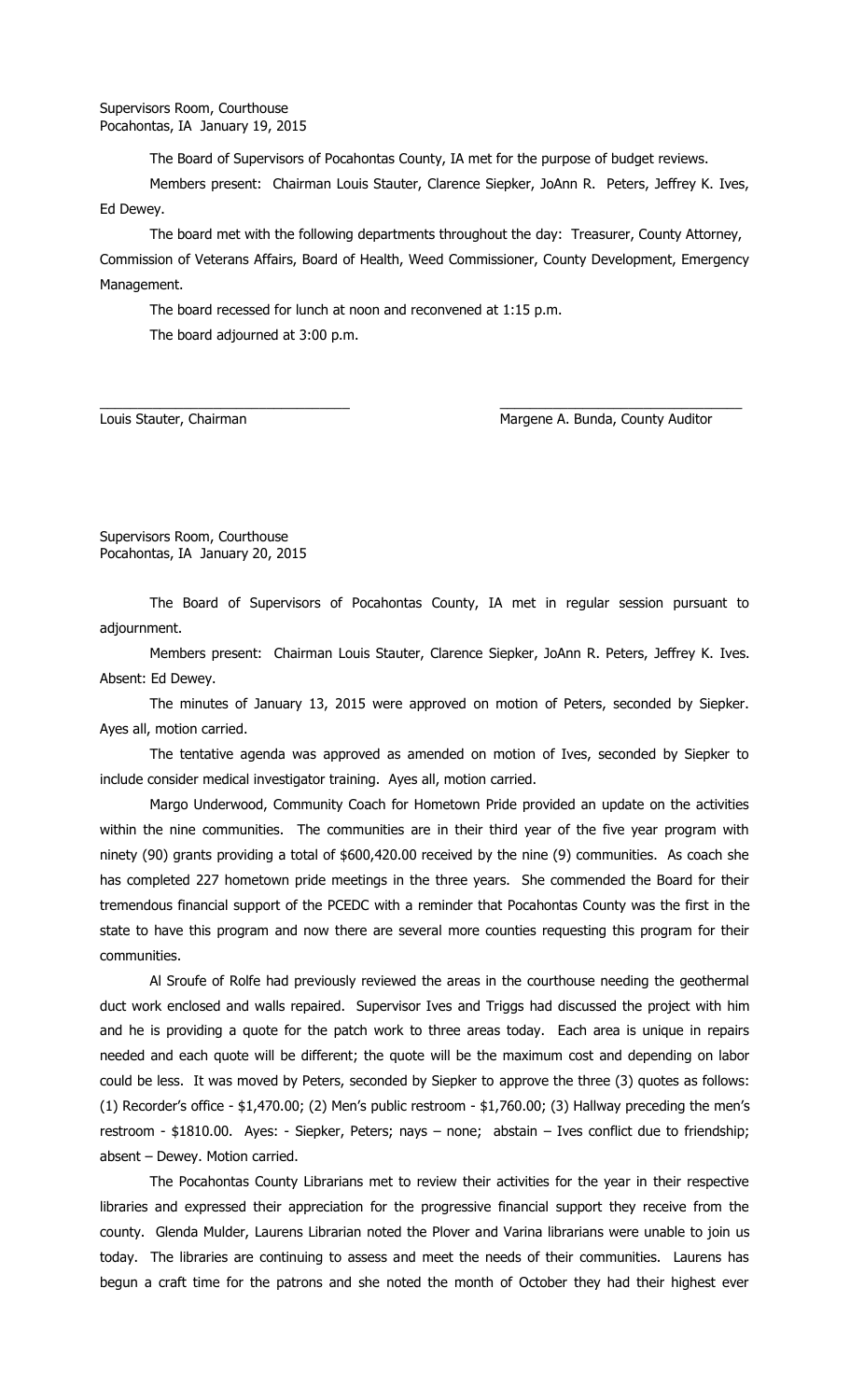circulation with 4,666 items checked out. Gilmore City has done some rearranging and are nearly finished with their automation system for their library. The Fonda Librarian completed her first year as director. She too has researched what the library patrons are wanting for programs. Have a very active reading program with all ages of kids involved including high school students. Pocahontas Librarian noted they have received new shelving which has increased the openness of the library. Kay Swanson, Palmer board member noted there has been remodeling of the library with carpet replaced, new shelving, new desk, and updated computers. Melissa Hoyt, Havelock Librarian noted they are weeding out their books as it has not been done for many years. They have provided reading programs and the children of the community are beginning to use the library with the hours being Tuesday 3:30-5:30 and Saturday 9:00 a.m.-11:00 a.m. and it is hopeful that adults will once again begin to utilize the library. The board commended the librarians for their dedication to the library services.

Cinda Joynt, UDMO Outreach Director presented the Annual Reporting. Jamey Whitney, Director was unable to attend today. Pocahontas County receives \$37.00 in local, state and federal assistance for every dollar that the county spends. UDMO has assisted 964 individuals in 392 households within Pocahontas County (these are unduplicated numbers). They are once again into the heating assistance program and the various projects they have had through the year have been well supported by the communities for which UDMO is very thankful. The \$14,080 requested funding remains unchanged for many year.

Jack Moellering, County Engineer presented the resolution to revise the "No Snow Removal" Location of Cummins 6/7 and West side 18. It was moved by Siepker, seconded by Peters to approve this resolution for adoption. The chairman called the question with the following recorded vote: ayes – Siepker, Peters, Ives, Stauter; nays – none; absent – Dewey. Whereby the Chairman declared the resolution duly adopted to-wit:

## RESOLUTION 2015-01-#6

WHEREAS, pursuant to Ordinance Number 28, the Pocahotnas County Engineer may, with the approval of the Board of Supervisors, designate roads or portions of roads as "No Snow Removal",, and WHEREAS, the Engineer has designated a system of such roads in the County, and WHEREAS, due to a change in the residence of school age children and the closure of a bridge in the area, the Laurens – Marathon School District has requested a revision of the "No Snow Removal" system to accommodate a bus route travelling along the road on the west side of Section 18, Cummins township (T – 93N, R – 33W) and then north to the road between sections 6/7 of the same Township, and WHEREAS, the Engineer agrees that such a revision is the most practicable solution, NOW THEREFORE, BE IT RESOLVED by the Pocahontas County Board of Supervisors that the road between sections  $6/7$  and the road on the west dies of Section 18, Cummins Township (T – 93N, R – 33W) no longer be designated "No Snow Removal", and that the signs marking that designation be removed.

Auditor Bunda advised the board that Dan Paulsen had served as the county's medical investigator to assist the medical examiner. The hospital has a person interested in taking the medical investigator training if this board approves payment of expenses for the training. It was moved by Peters, seconded by Ives to approve the expenses for this training. Ayes all, motion carried.

It was moved by Ives, seconded by Siepker to approve the \$1.00 per hour increase in pay to \$14.00 per hour for Karen Halder and Karen Fagerness effective January 16, 2015. Ayes all, motion carried.

It was moved Peters, seconded by Siepker to accept the resignation of Ashley Bennett, Asst. County Attorney effective February 6, 2015. Ayes all, motion carried.

It was moved by Siepker, seconded by Peters to accept the quarterly reports of Auditor and Sheriff. Ayes all, motion carried.

It was moved by Peters, seconded by Siepker to acknowledge receipt of the following Manure Management Plans: (1) Randy Plantz #2 facility ID# 58343 located in the SW SE, Section 27, Lincoln